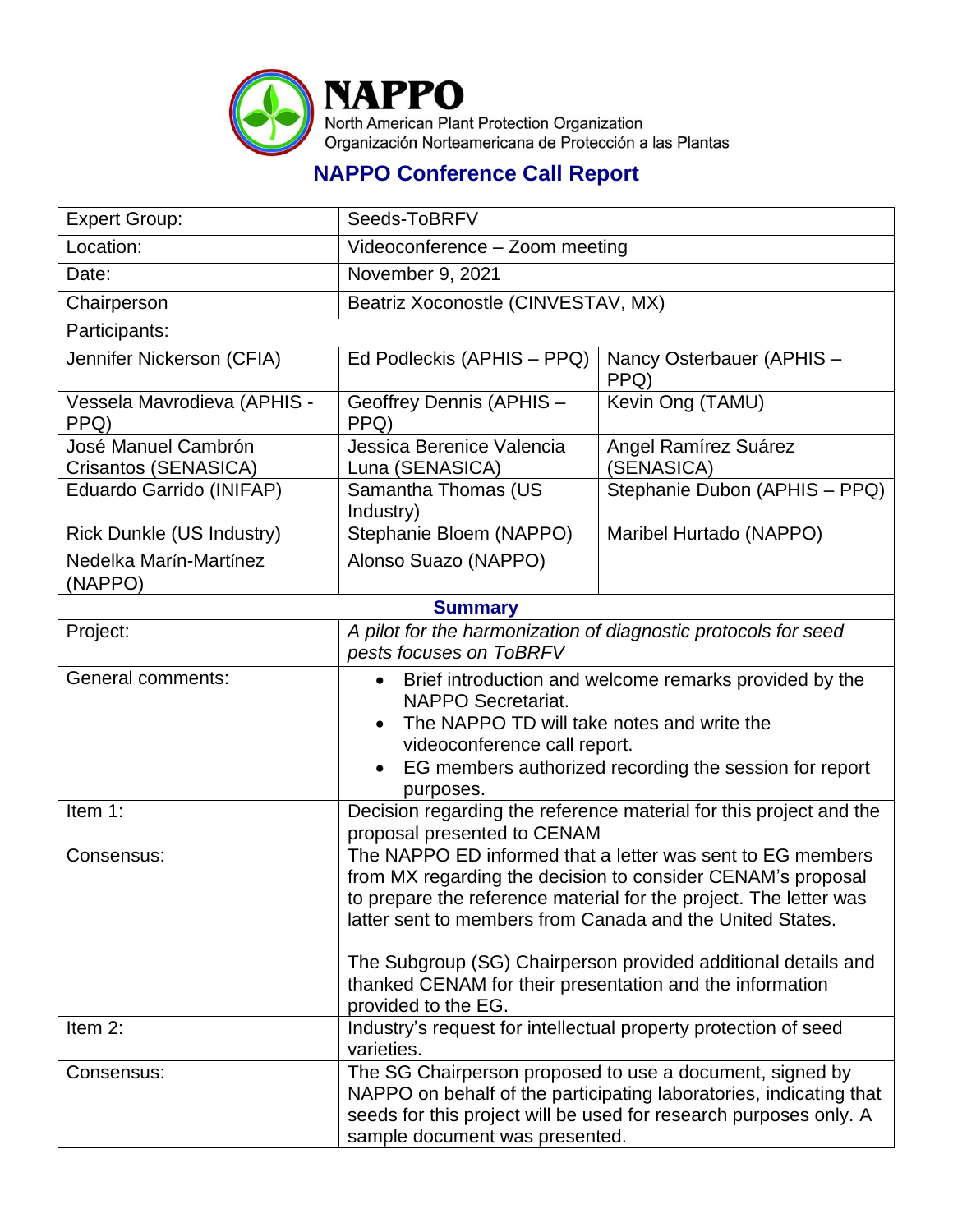|            | The SG Chairperson will share a copy of this document with the<br>EG                                                                                                                                                                                                                                                                                                                                                                                                                                                                                                                                                                                                                                                                                                                                                                                                                                                                                                                                                                                                      |
|------------|---------------------------------------------------------------------------------------------------------------------------------------------------------------------------------------------------------------------------------------------------------------------------------------------------------------------------------------------------------------------------------------------------------------------------------------------------------------------------------------------------------------------------------------------------------------------------------------------------------------------------------------------------------------------------------------------------------------------------------------------------------------------------------------------------------------------------------------------------------------------------------------------------------------------------------------------------------------------------------------------------------------------------------------------------------------------------|
| Item 3:    | Feedback on the protocols shared with the EG                                                                                                                                                                                                                                                                                                                                                                                                                                                                                                                                                                                                                                                                                                                                                                                                                                                                                                                                                                                                                              |
| Consensus: | The SG Chairperson indicated the following criteria were used<br>when considering the protocols to use:<br>Specificity (evaluated with ToMV, a close-related virus)<br>Reproducibility (detection in 10 different labs)<br>Repetitivity (detection in 2 or 3 replicates)<br>Sensitivity (Two viral concentrations: High and low) and<br>$\bullet$<br>Stability of primers and probes.                                                                                                                                                                                                                                                                                                                                                                                                                                                                                                                                                                                                                                                                                     |
|            | Feedback on the protocols:<br>One step required for the APHIS-PPQ and CFIA protocols<br>(one multiplex) and two steps for the SENASICA protocol<br>(two singleplex).<br>In the second assay of the SENASICA protocol 18S<br>transcript is used as endogenous control to test the quality<br>and quantity of the RNA.<br>The second assay in the SENASICA protocol was not<br>taking into consideration when designing the panels.<br>US inquired about using the internal controls currently<br>$\bullet$<br>used in the APHIS-PPQ and CFIA protocols (nad5) as an<br>alternative to the 18S (used in the SENASICA protocol) to<br>determine the RNA quality RNA.<br>Mexico indicated that:<br>their protocol is optimized using the 18S and would<br>$\circ$<br>prefer for the group to use the 18S control. Shifting to<br>nad5 as an alternative to 18S will require revalidation<br>of the SENASICA protocol.<br>The first step is to use the 18S control to check for<br>$\circ$<br>nucleic acid quality and the second amplification is for<br>the virus detection. |
|            | Protocols, reagents, and panel configuration will need to<br>be modified (adjusted) if the group agrees to use the 18S<br>control for the SENASICA protocol and the nad5 control<br>for the other protocols.<br>ISHI-Veg protocol is a multiplex protocol and uses the<br>$\bullet$<br>Squash Mosaic Virus (SqMV) as a spike control that also<br>provides information on the RNA quality and quantity<br>(extraction efficiency). The group needs to decide if nad5<br>will be used as a control for this protocol in which case the<br>primers and procedures are available or if SqMV will be<br>used as an additional spike control in which case new<br>primers will be needed. The decision to include or not the<br>SqMV as spike control will also affect the data collection<br>setup with the portal already set by APHIS PPQ, currently<br>programmed to accept two values per sample<br>Regarding the ISHI-Veg protocol, the EG need to agree<br>on whether a triplex or duplex will be done to make the                                                      |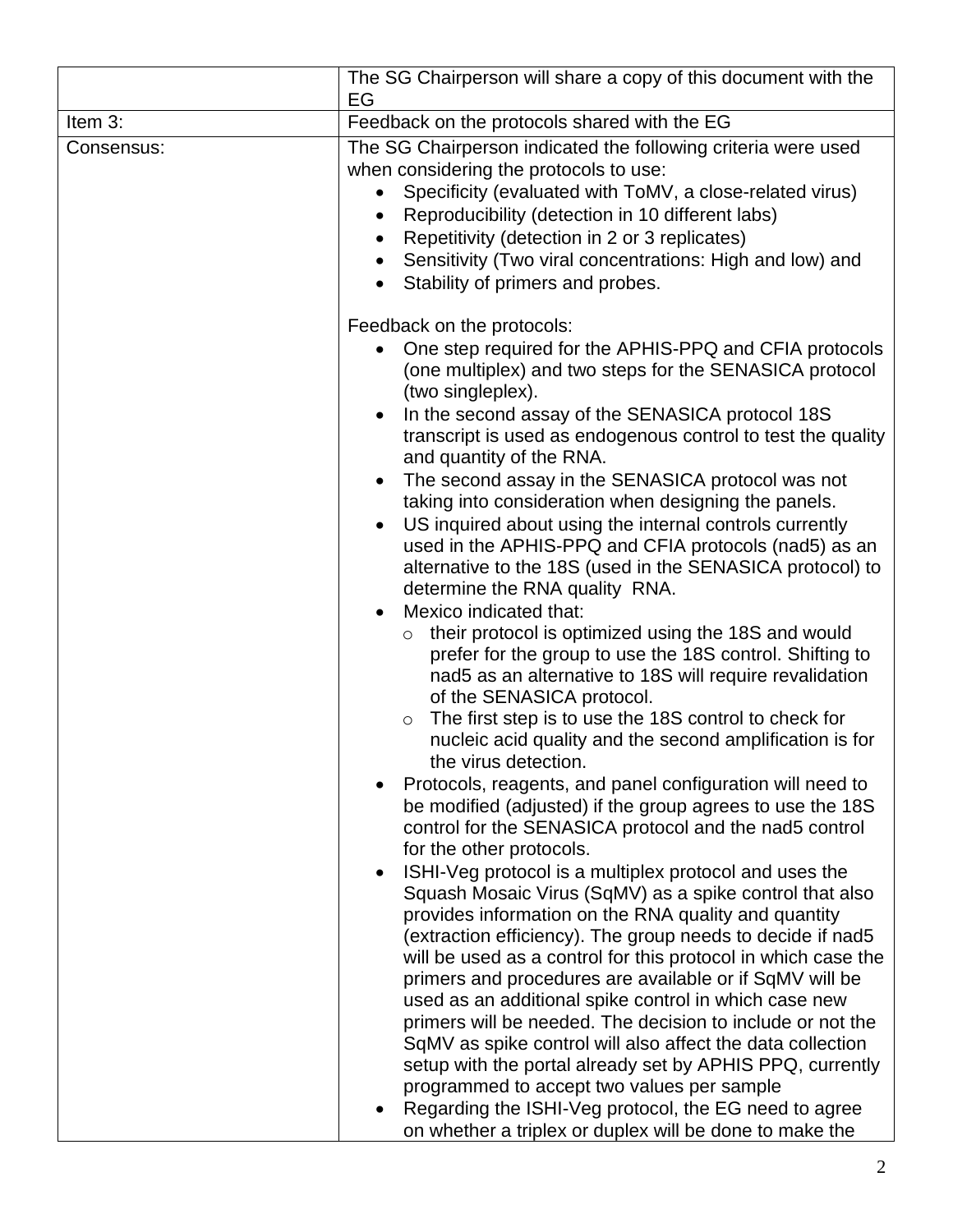|            | necessary adjustment in the data collection system. The<br>portal is currently set up for a duplex. The US proposed to<br>put together a file with all the primers and options and<br>requested the feedback from the EG.<br>Additional information was requested to the cDNA<br>synthesis procedure in the SENASICA protocol, to provide<br>more detailed information on the reagents used. EG<br>members from SENASICA agreed to provide the<br>requested information.<br>Decisions and action items needed for the EG:<br>Use of SqMV as a spike control.<br>Feedback from SENASICA on the suggested addition for<br>the cDNA synthesis process.<br>How is the group going to use the ISHI-Veg protocol:<br>duplex or triplex.                                                                                                                                                                                                                                                                   |
|------------|-----------------------------------------------------------------------------------------------------------------------------------------------------------------------------------------------------------------------------------------------------------------------------------------------------------------------------------------------------------------------------------------------------------------------------------------------------------------------------------------------------------------------------------------------------------------------------------------------------------------------------------------------------------------------------------------------------------------------------------------------------------------------------------------------------------------------------------------------------------------------------------------------------------------------------------------------------------------------------------------------------|
| Item 4:    | Protocols document                                                                                                                                                                                                                                                                                                                                                                                                                                                                                                                                                                                                                                                                                                                                                                                                                                                                                                                                                                                  |
| Consensus: | The subgroup chairperson:<br>Indicated that protocols have been put in the same format<br>in the document.<br>Noted that references for some protocols are missing.<br>Indicated that proposed additions to the SENASICA<br>protocol will be incorporated in the document pending the<br>approval and feedback that will be received from<br>SENASICA.<br>Suggested that a flowchart prepared by Canada will be<br>included at the beginning of the document to provide a<br>visual representation of the document content.<br>Suggested to add a brief introduction to explain the ring<br>tests process.<br>Suggested to include a list of materials that will not be<br>provided to participating labs including pipet tips, tubes,<br>etc.<br>Suggested to include precise instructions for each lab<br>(what materials and reagents will be provided, what<br>protocols they will use, expected results, and guidelines<br>and instructions to enter data into the data collection<br>system). |
| Item 5:    | Panel information, reference lab and participating laboratories                                                                                                                                                                                                                                                                                                                                                                                                                                                                                                                                                                                                                                                                                                                                                                                                                                                                                                                                     |
| Consensus: | PPQ presented a summarized table with information on what the<br>participating laboratories will assay, what reference labs will<br>provide, and the composition of panels. Relevant aspects in this<br>table include:<br>"Blind" panel samples (three seed samples and two<br>analytical samples) are indicated as A, B, C, D, and E.<br>Analytical samples are construct being prepared.<br>Four control samples (infested seeds) and a calibrator are<br>included.                                                                                                                                                                                                                                                                                                                                                                                                                                                                                                                               |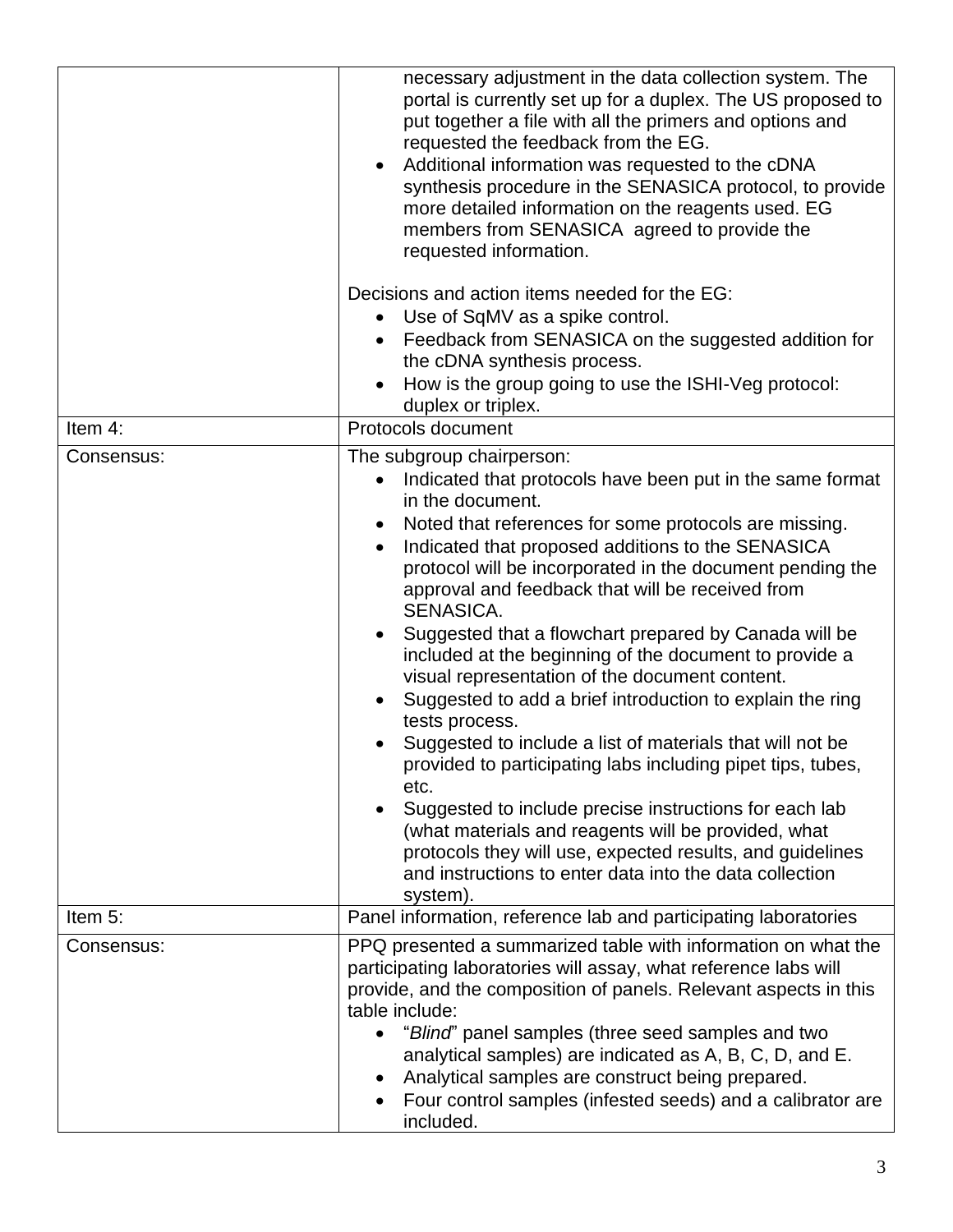|                       | A non-template control is also included in each lab                                                         |  |
|-----------------------|-------------------------------------------------------------------------------------------------------------|--|
|                       | (molecular grade water).                                                                                    |  |
|                       | For the positive tomato seed (Sample B):                                                                    |  |
|                       | o each participating lab will receive two bags                                                              |  |
|                       | containing each 1000 seeds from which there will                                                            |  |
|                       | be two RNA extractions.                                                                                     |  |
|                       | Five dilutions will be prepared from each RNA<br>$\circ$<br>extraction.                                     |  |
|                       | The number of PCR reactions in the table is per<br>$\circ$                                                  |  |
|                       | assay and not per sample.                                                                                   |  |
|                       | The number of replicates for each assay is<br>$\circ$<br>additional information which will be included in a |  |
|                       | different table. PPQ will share a revised second                                                            |  |
|                       |                                                                                                             |  |
|                       | table that includes the number of replicates with the<br>EG.                                                |  |
|                       | PPQ indicated that the laboratory in Maryland has been                                                      |  |
|                       | preparing proficiency test panels material for more than                                                    |  |
|                       | 15 years and a presentation will be provided to the EG                                                      |  |
|                       | during the next videoconference call. In this presentation,                                                 |  |
|                       | the processes for panel preparation and the methods for                                                     |  |
|                       | validation and determination of sample stability will be                                                    |  |
|                       | described.                                                                                                  |  |
| Item 6:               | Data collection platform                                                                                    |  |
| Consensus:            | PPQ indicated that work is being done to fix the problems with                                              |  |
|                       | the data collection system. Geoffrey Dennis indicated that he                                               |  |
|                       | could grant access to EG members interested in exploring the                                                |  |
|                       | system. Those interested should send Geoff their names, email,                                              |  |
|                       | and affiliation.                                                                                            |  |
| Item 7:<br>Consensus: | Positive controls<br>The subgroup Chairperson provided details on the positive                              |  |
|                       | controls to use for the ring tests including:                                                               |  |
|                       | Primer designs for the targets used for the virus detection.                                                |  |
|                       | Vector used to clone the targets.                                                                           |  |
|                       | Sequences of recombinants plasmids.                                                                         |  |
|                       | In vitro transcription results with linearized plasmid after                                                |  |
|                       | restriction digestion with BamHI and digestion with                                                         |  |
|                       | DNase.                                                                                                      |  |
|                       | Material sent to the Maryland lab for evaluation.                                                           |  |
|                       | Primers and probes were assayed and amplified as                                                            |  |
|                       | expected.                                                                                                   |  |
|                       |                                                                                                             |  |
| Item 8:               | The Chairperson will share the sequences of the transcripts.                                                |  |
|                       | Next steps                                                                                                  |  |
| Consensus:            | The EG will be working on the following:                                                                    |  |
|                       | List and amounts of reagents required based on                                                              |  |
|                       | modifications as determined from these discussions                                                          |  |
|                       | (Vessela Mavrodieva volunteer to do this task).                                                             |  |
|                       | Preparation and aliquoting of reagents. The list of                                                         |  |
|                       | reagents will be sent to the NAPPO Secretariat for                                                          |  |